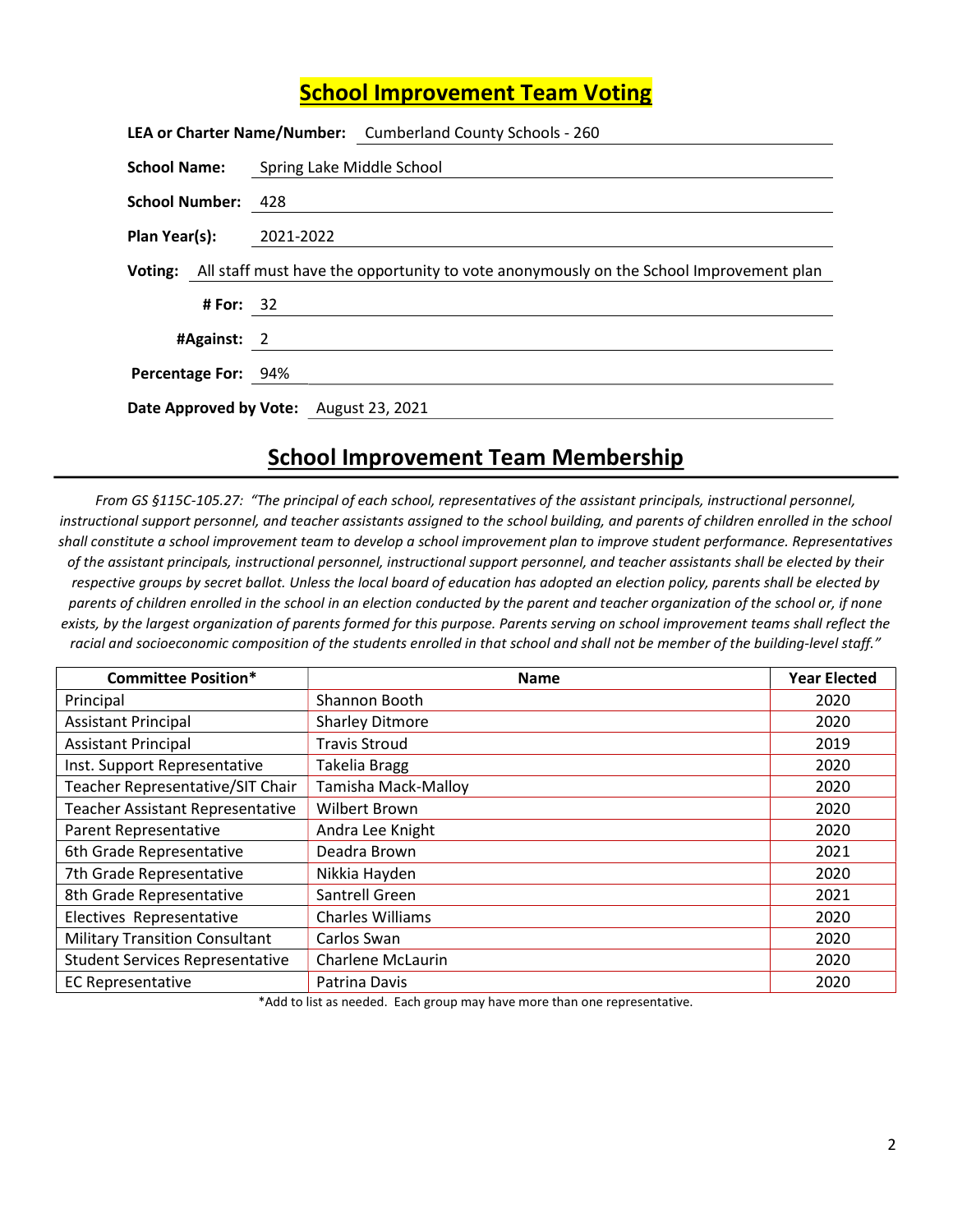## Title II Plan

Instructions: Complete each cell highlighted in red (content controls will also appear in red when you hover the cursor over them). Refer to the SAMPLE Title II Plan located on page 5 for examples.

| School: | <sup>1</sup> Spring Lake Middle School |
|---------|----------------------------------------|
| Year:   |                                        |
|         |                                        |

## Description of the Plan

| The purpose of this plan is to provide a detailed description of staff development<br>Purpose:<br>expenditures. |               |
|-----------------------------------------------------------------------------------------------------------------|---------------|
| <b>Budget Amount</b>                                                                                            | <b>AMOUNT</b> |

Total Allocation:  $\begin{array}{ccc} \text{51,918} \end{array}$ 

| Budget Breakdown Briefly describe the title of and purpose for this staff development: |
|----------------------------------------------------------------------------------------|

Staff Development 1 The purpose of the staff development is to allow teachers access to current researchbased best practices, time to analyze various types of data to improve targeted teaching, remediation groups, and instructional differentiation. This staff development will take place during the regular school day in half-day increments.

|                              | <b>DESCRIPTION</b>               | <b>AMOUNT</b> |
|------------------------------|----------------------------------|---------------|
| Personnel:                   | 28 half day substitute teachers  | \$1358        |
| <b>Training Materials:</b>   | Professional Development Session | \$560         |
| <b>Registration/Fees:</b>    |                                  |               |
| Travel:                      |                                  |               |
| <b>Mileage/Airfare:</b>      |                                  |               |
| Lodging/Meals:               |                                  |               |
|                              |                                  |               |
| <b>Consulting Services:</b>  |                                  |               |
| <b>Follow-up Activities:</b> |                                  |               |
|                              | Total for staff development 1:   | \$1,918       |
|                              |                                  |               |

Budget Breakdown Briefly describe the title of and purpose for this staff development:

Staff Development 2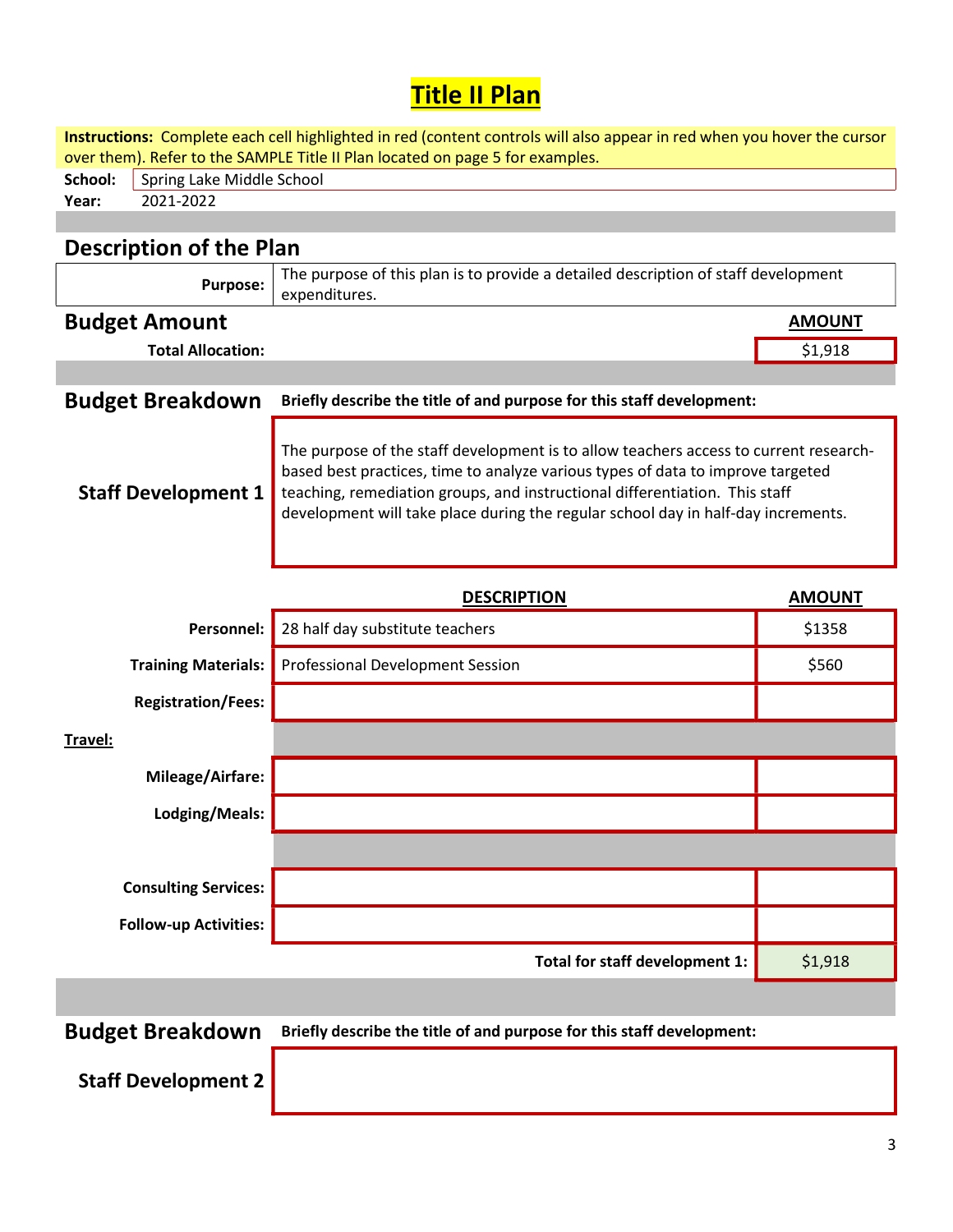|                              | <b>DESCRIPTION</b>             | <b>AMOUNT</b> |
|------------------------------|--------------------------------|---------------|
| Personnel:                   |                                |               |
| <b>Training Materials:</b>   |                                |               |
| <b>Registration/Fees:</b>    |                                |               |
| Travel:                      |                                |               |
| Mileage/Airfare:             |                                |               |
| Lodging/Meals:               |                                |               |
|                              |                                |               |
| <b>Consulting Services:</b>  |                                |               |
| <b>Follow-up Activities:</b> |                                |               |
|                              | Total for staff development 2: | \$0\$         |
|                              |                                |               |
|                              | <b>Grand Total</b>             | \$1,918.00    |